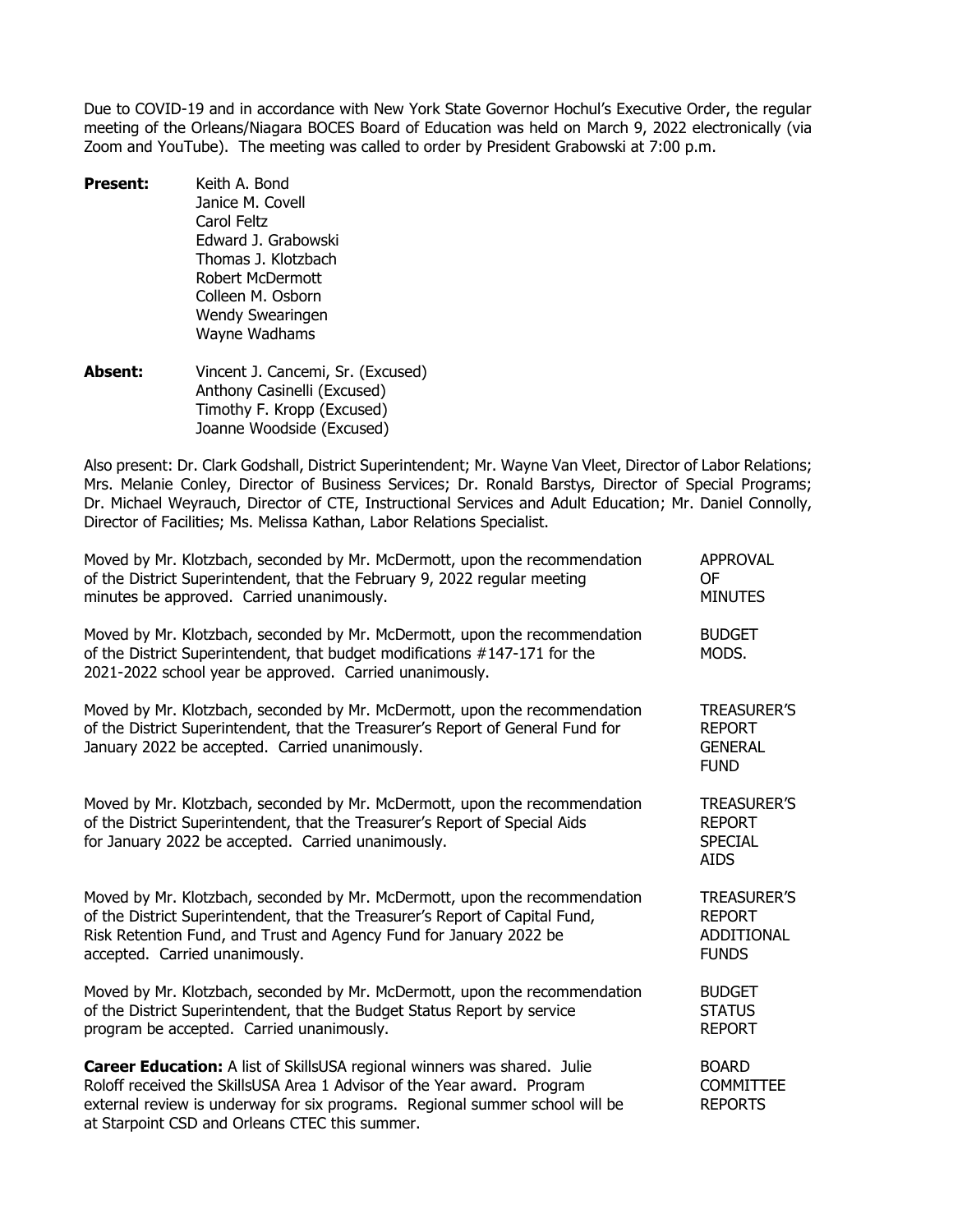**Facilities:** A facilities report was provided. Upcoming capital project is on schedule.

**Public Relations:** A public relations update was provided. **Legislation:** NYS School Boards Association (NYSSBA) requested an absentee ballot bill. NYSSBA hopes their annual convention will be in person this year. The NYSSBA annual business meeting will be virtual on October 17, 2022 regardless of whether the annual convention is in person or not. Mr. Klotzbach thought the NYSSBA 2021 virtual annual meeting went very well and encouraged the board members to attend this year's annual meeting online. **Audit:** Next meeting is scheduled for May 11, 2022 to review the internal audit report.

Dr. Godshall was pleased with the SkillsUSA regional competition results. SUPERIN-He said Orleans/Niagara BOCES will receive an \$18,000 rebate from Utica TENDENT'S National Insurance. Dr. Godshall attended the NYSUT lobby day. BOCES COMMENTS Educational Consortium did an update with the BOCES advocates. Mr. Bond participated and felt it was the best session he has attended. North Tonawanda CSD and Niagara Falls CSD would like to have the classrooms back that O/N BOCES is currently leasing. Newfane CSD has offered BOCES a wing at their Godfrey Road location. Component board members have been invited to tour Niagara CTEC on March 15, 2022. Dr. Godshall said four students in the Orleans CTEC security and law enforcement program were sent to the hospital today as a precaution because they had ingested fingerprint powder.

(Dr. Godshall left the meeting at 7:29 p.m.)

Moved by Mr. Klotzbach, seconded by Mrs. Osborn, upon the recommendation BID AWARD of the District Superintendent, that the Board of Education accept the bids CO/OP ART received for the Co/Op Art Supplies. Carried unanimously. The SUPPLIES SUPPLIES

Moved by Mr. Klotzbach, seconded by Mrs. Osborn, upon the recommendation of the District Superintendent, that the bid for Co/Op Art Supplies be awarded to the following low responsible bidder at an estimated cost of:

| <b>Blick Art Materials</b><br>P.O. Box 1267<br>Galesburg IL 61402-1267                          | S 12,006.29 |
|-------------------------------------------------------------------------------------------------|-------------|
| National Art & School Supplies<br>2195 Elizabeth Ave.<br>Rahway NJ 07065                        | \$14,283.82 |
| Kurtz Brothers<br>400 Reed St.<br>P.O. Box 392<br>Clearfield PA 16830-0392                      | \$15,277.00 |
| <b>Rochester Ceramics &amp;</b><br>Greenware, Inc.<br>102 Commercial Street<br>Webster NY 14580 | \$5,570.95  |
| <b>Quill Corp.</b><br>Corporate Headquarters<br>100 Schelter Rd.<br>Lincolnshire IL 60069-3621  | \$ 6,939.60 |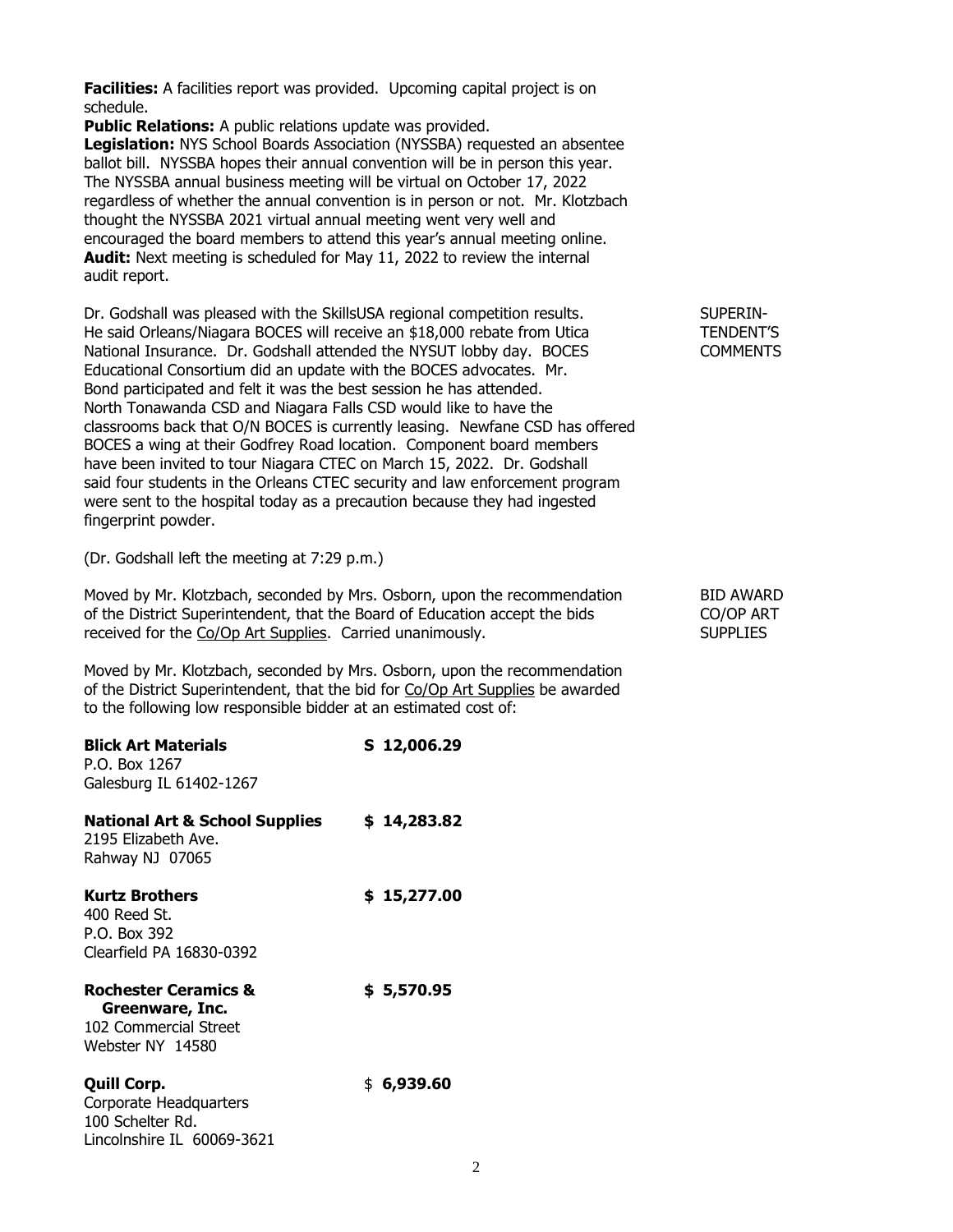| <b>S &amp; S Worldwide</b><br>75 Mill Street<br>Colchester CT 06415             | \$3,312.18   |
|---------------------------------------------------------------------------------|--------------|
| <b>Lakeshore Learning Materials</b><br>2695 E. Dominguez St.<br>Carson CA 90895 | \$1,355.23   |
| <b>Cascade School Supplies</b><br>1 Brown St.<br>North Adams MA01247            | \$33,635.17  |
| <b>TOTAL</b>                                                                    | \$ 92,380.24 |

Carried unanimously.

Moved by Mr. Klotzbach, seconded by Mrs. Osborn, upon the recommendation BID AWARD of the District Superintendent, that the Board of Education accept the bids REGIONAL received for Regional Co/Op Custodial Supplies. Carried unanimously. CO/OP

Moved by Mr. Klotzbach, seconded by Mrs. Osborn, upon the recommendation SUPPLIES of the District Superintendent that the bids received from Pioneer, Hill & Markes, Central Poly, CCP Industries, Nickle City Supply, Lotus Connect, UWePort, and Sherwin Williams be disqualified due to not following the specification for the Regional Co/Op Custodial Supplies bid. Carried unanimously.

Moved by Mr. Klotzbach, seconded by Mrs. Osborn, upon the recommendation of the District Superintendent that the bid for Regional Co/Op Custodial Supplies be awarded to the following low responsible bidder at an estimated cost of:

| <b>Dobmeier Janitor Supplies Inc.</b><br>354 Englewood Ave.<br>Buffalo NY 14223                   | \$796,212.10    |
|---------------------------------------------------------------------------------------------------|-----------------|
| <b>Pyramid School Products</b><br>6510 N. 54th St.<br>Tampa FL 33610                              | \$31,703.21     |
| <b>OAM Supply Company</b><br>Box 81588<br>Cleveland OH 44181                                      | 8,367.29<br>\$. |
| Niagara Custodial Supply<br>6740 Old Beattie Rd.<br>Lockport NY 14094                             | \$41,187.60     |
| <b>Economy Products &amp; Solutions, Inc.</b><br>Inc.<br>1175 East Main St.<br>Rochester NY 14609 | \$.<br>4,065.45 |
| <b>Site One Landscape Supply LLC</b><br>1385 East 36th St.<br>Cleveland OH 44114                  | \$30,605.66     |

**CUSTODIAL**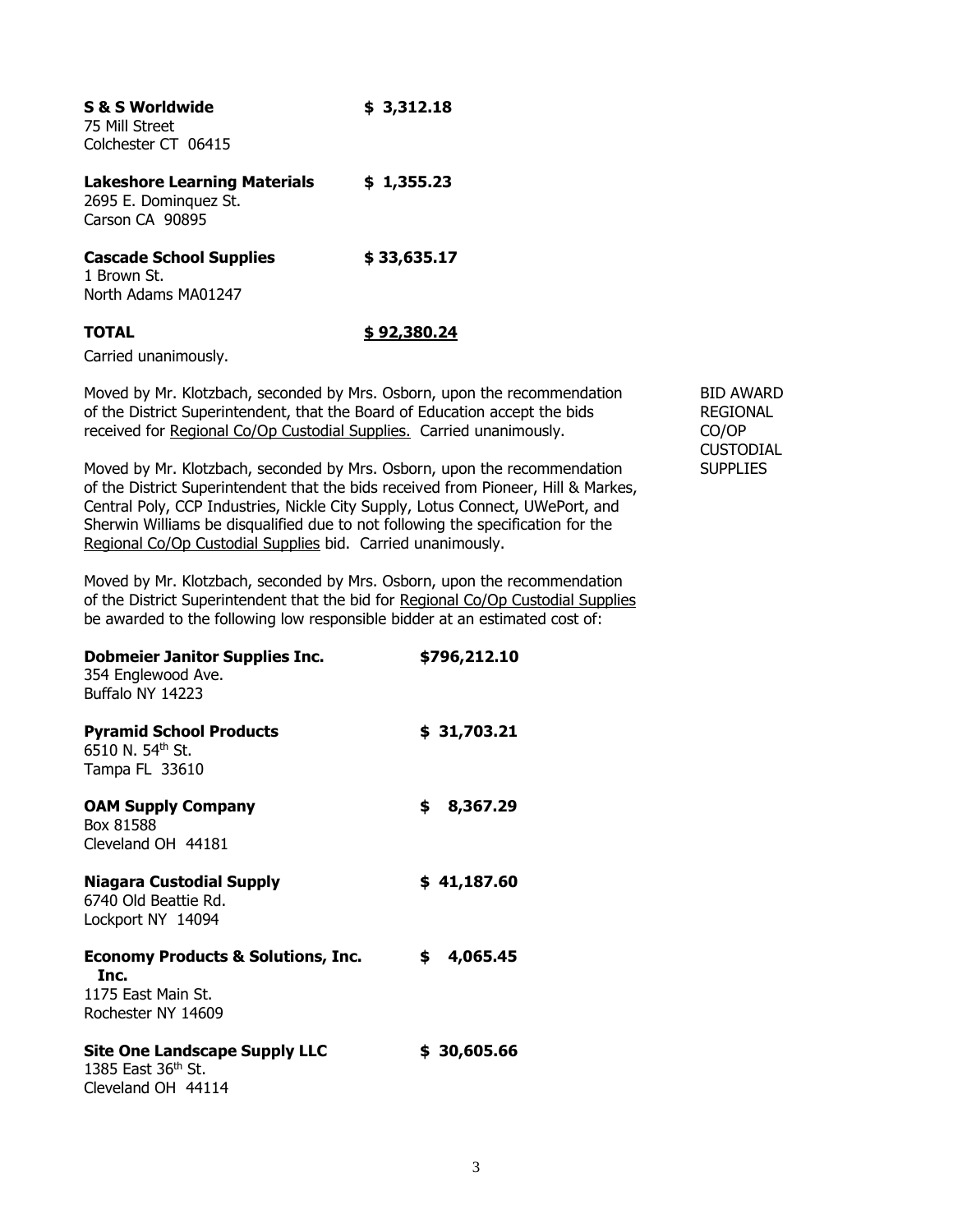| <b>Quill Corporation</b><br>100 Schelter Rd.<br>Lincolnshire IL 60069-3621                                                                                                                                                          | \$50,350.59    |                                                  |
|-------------------------------------------------------------------------------------------------------------------------------------------------------------------------------------------------------------------------------------|----------------|--------------------------------------------------|
| <b>CooperFriedman Electric Supply Co.</b><br>315 Cranbury Half Acre Rd.<br>Cranbury NJ 08512                                                                                                                                        | \$1,895.84     |                                                  |
| <b>CORR Distributors</b><br>89 Pearce Ave.<br>Tonawanda NY 14150                                                                                                                                                                    | \$101,979.20   |                                                  |
| W.B. Mason Co., Inc.<br>59 Center St.<br>Brockton MA 02303                                                                                                                                                                          | \$131,277.60   |                                                  |
| <b>Unipak Corp</b><br>P.O. Box 332<br>West Long Branch, NJ 07764                                                                                                                                                                    | \$147,287.00   |                                                  |
| <b>Share Corp.</b><br>75 Monterey Rd.<br>Tonawanda NY 14150                                                                                                                                                                         | \$11,283.70    |                                                  |
| <b>Metco Supply Inc.</b><br>81 Kiski Ave.<br>Leechburg PA 15656                                                                                                                                                                     | \$22,081.16    |                                                  |
| <b>Conserv Flag Co.</b><br>1003 Illinois St.<br>P.O. Box 649<br>Sidney, NE 69162                                                                                                                                                    | 2,697.80<br>S. |                                                  |
| <b>HJS Supply Co., LLC</b><br>2983 Seneca St.<br>W. Seneca, NY 14224                                                                                                                                                                | \$14,874.91    |                                                  |
| <b>TOTAL</b><br>Carried unanimously.                                                                                                                                                                                                | \$1,395,869.11 |                                                  |
| Moved by Mr. Klotzbach, seconded by Mrs. Osborn, upon the recommendation<br>of the District Superintendent, that the Board of Education accept the bids<br>received for Co/Op Athletic Supplies. Carried unanimously.               |                | <b>BID AV</b><br>CO/OP<br><b>ATHLE</b><br>SUPPL: |
| Moved by Mr. Klotzbach, seconded by Mrs. Osborn, upon the recommendation<br>of the District Superintendent, that the bid for Co/Op Athletic Supplies be<br>awarded to the following low responsible bidder at an estimated cost of: |                |                                                  |
| <b>Laux Sporting Goods</b><br>25 Pineview Dr.<br>Amherst NY 14228                                                                                                                                                                   | \$54,729.73    |                                                  |
| <b>Pyramid School Products</b><br>Div. of Pyramid Paper Co.<br>6510 North 54th St.<br>Tampa FL 33610-1908                                                                                                                           | \$14,747.43    |                                                  |

BID AWARD<br>CO/OP

received for Co/Op Athletic Supplies.Carried unanimously. ATHLETIC SUPPLIES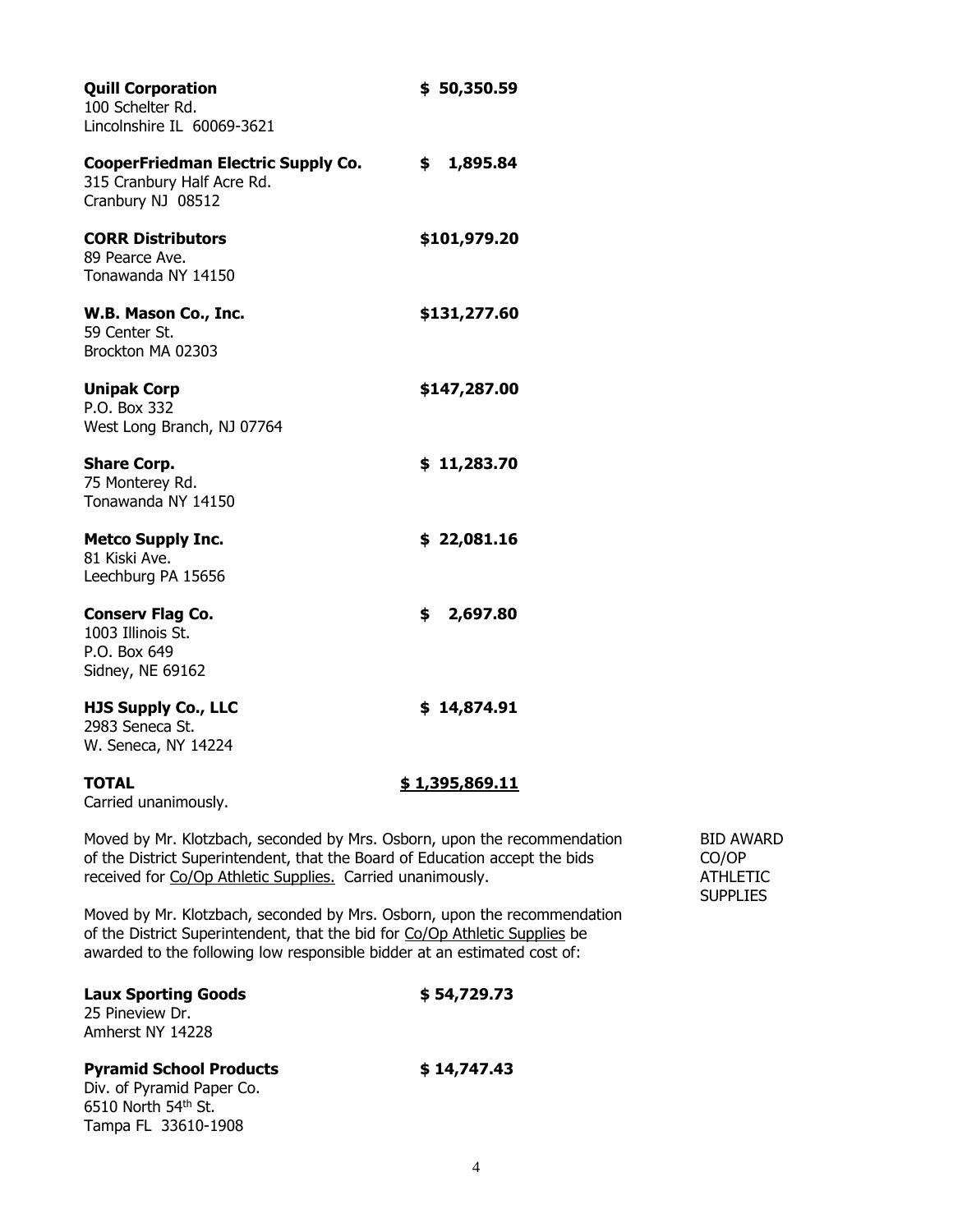| <b>Scholastic Sports Sales LTD</b><br>P.O. Box 240<br>8195 Cazenovia Rd.<br>Manlius NY 13104                                                                                                                                                                                                             | \$4,334.11          |                 |
|----------------------------------------------------------------------------------------------------------------------------------------------------------------------------------------------------------------------------------------------------------------------------------------------------------|---------------------|-----------------|
| Performance Health Holdings, Inc.<br>28100 Torch Pkwy.<br>Suite 800<br>Warrenville, IL 60555                                                                                                                                                                                                             | \$2,086.49          |                 |
| Henry Schein, Inc.<br>135 Duryea Rd. E-270<br>Melville NY 11747                                                                                                                                                                                                                                          | \$1,543.32          |                 |
| <b>School Health Corp.</b><br>5600 Apollo Dr.<br>Rolling Meadows IL 60008                                                                                                                                                                                                                                | \$1,292.51          |                 |
| <b>MFAC, LLC</b><br>1600 Division Rd.<br>West Warwick RI 02893                                                                                                                                                                                                                                           | \$20,063.00         |                 |
| <b>S&amp;S Worldwide</b><br>P.O. Box 513<br>Colchester, CT 06415                                                                                                                                                                                                                                         | \$<br>50.10         |                 |
| <b>Riddell/ All American</b><br>7501 Performance Lane<br>N. Ridgeville, OH 44039                                                                                                                                                                                                                         | \$21,048.90         |                 |
| <b>New Wave Sports Outfitter</b><br>107 Front St.<br>Massapequa Park, NY 11762                                                                                                                                                                                                                           | \$1,604.60          |                 |
| George L. Heider, Inc.<br>829 Horner St.<br>Johnstown, PA 15902                                                                                                                                                                                                                                          | \$33,956.77         |                 |
| <b>TOTAL</b><br>Carried unanimously.                                                                                                                                                                                                                                                                     | <u>\$155,456.96</u> |                 |
| Moved by Mr. Klotzbach, seconded by Mrs. Osborn, upon the recommendation<br>of the District Superintendent, that the donation of four boxes of cultured<br>stone samples from United Materials Buildings Supply, LLC, Depew, NY, be<br>accepted, to be used by the Orleans CTEC building trades program. |                     | <b>DONATION</b> |

Carried unanimously.

Moved by Mr. Klotzbach, seconded by Mrs. Osborn, upon the recommendation FACILITY<br>of the District Superintendent, that the Board of Education hereby approves USAGE of the District Superintendent, that the Board of Education hereby approves the rate of  $$30.00$  per hour for approved facility usage by the public through RATE June 30, 2022. Carried unanimously.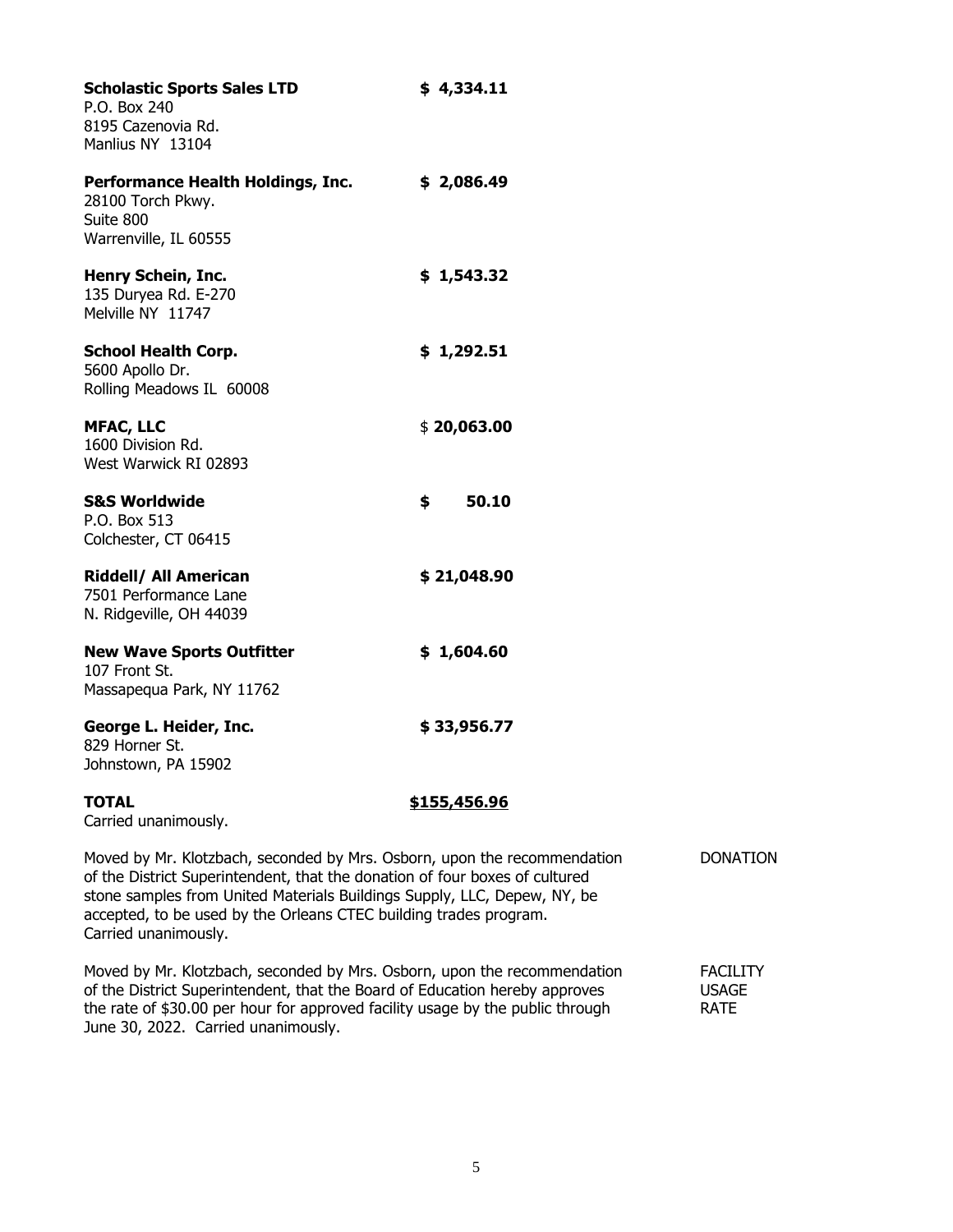| Moved by Mr. Klotzbach, seconded by Mrs. Osborn, that the Orleans/Niagara<br>BOCES hereby approves the agreement with New York State and CSEA<br>Partnership for Education and Training, effective April 1, 2022 through<br>March 31, 2023, as submitted, and the Board approves said contract and<br>authorizes the Board President and/or the District Superintendent to sign the<br>contract with any revisions that are approved by the BOCES' general counsel.<br>Carried unanimously. | <b>AGREEMENT</b><br><b>WITH NEW</b><br>YORK STATE<br><b>AND CSEA</b><br><b>PARTNERSHIP</b><br>FOR ED. AND<br><b>TRAINING</b> |
|---------------------------------------------------------------------------------------------------------------------------------------------------------------------------------------------------------------------------------------------------------------------------------------------------------------------------------------------------------------------------------------------------------------------------------------------------------------------------------------------|------------------------------------------------------------------------------------------------------------------------------|
| Moved by Mr. Klotzbach, seconded by Mr. McDermott, upon the recommendation<br>of the District Superintendent, that the resignation of Katherine Giansante,<br>Spanish Teacher, be accepted effective at the end of the day on March 20, 2022.<br>Carried unanimously.                                                                                                                                                                                                                       | <b>RESIGNATION</b><br>K. GIANSANTE                                                                                           |
| Moved by Mr. Klotzbach, seconded by Mr. McDermott, upon the recommendation<br>of the District Superintendent, that the resignation of Bridget Galus, Building<br>Based Substitute Teacher (Non-Certified), be accepted effective at the end<br>of the day on February 15, 2022. Carried unanimously.                                                                                                                                                                                        | <b>RESIGNATION</b><br><b>B. GALUS</b>                                                                                        |
| Moved by Mr. Klotzbach, seconded by Mr. McDermott, upon the recommendation<br>of the District Superintendent, that the resignation of Victoria Gardner,<br>Teacher Aide (Personal Care), be accepted effective February 1, 2022.<br>Carried unanimously.                                                                                                                                                                                                                                    | <b>RESIGNATION</b><br>V. GARDNER                                                                                             |
| Moved by Mr. Klotzbach, seconded by Mr. McDermott, upon the recommendation<br>of the District Superintendent, that the resignation of Emily James, Teacher<br>Aide (Personal Care), be accepted effective at the end of the day on<br>February 13, 2022. Carried unanimously.                                                                                                                                                                                                               | <b>RESIGNATION</b><br>E. JAMES                                                                                               |
| Moved by Mr. Klotzbach, seconded by Mr. McDermott, upon the recommendation<br>of the District Superintendent, that the resignation of Christina Tarbox,<br>Teacher Aide (Special Education), be accepted effective at the end of the<br>day on February 25, 2022. Carried unanimously.                                                                                                                                                                                                      | <b>RESIGNATION</b><br>C. TARBOX                                                                                              |
| Moved by Mr. Klotzbach, seconded by Mr. McDermott, upon the recommendation<br>of the District Superintendent, that the resignation of Dylan Nicholson,<br>Substitute Maintenance, be accepted effective February 23, 2022. Carried<br>unanimously.                                                                                                                                                                                                                                          | <b>RESIGNATION</b><br>D. NICHOLSON                                                                                           |
| Moved by Mr. Klotzbach, seconded by Mr. McDermott, upon the recommendation<br>of the District Superintendent, that the appointment of Cristina Enzinna,<br>Keyboard Specialist, approved at the February 9, 2022 board meeting, be<br>rescinded. Carried unanimously.                                                                                                                                                                                                                       | <b>RESCISSION OF</b><br><b>APPOINTMENT</b><br>C. ENZINNA                                                                     |
| Moved by Mr. Klotzbach, seconded by Mrs. Covell, upon the recommendation<br>of the District Superintendent, that Erin Hine, Speech and Hearing Teacher,<br>be granted up to 45 days of extended sick leave, effective March 10, 2022,<br>contingent upon the submission of required documentation. Such days of<br>extended sick leave shall not remain accrued after the employee's return to work.<br>Carried unanimously.                                                                | <b>EXTENDED</b><br><b>SICK LEAVE</b><br>E. HINE                                                                              |
| Moved by Mr. Klotzbach, seconded by Mr. McDermott, upon the recommendation<br>of the District Superintendent, that Deborah Branch, having successfully<br>completed her probationary period (6/1/18-6/1/22) and having permanent<br>certification in the area of school social worker, be granted tenure in the area of<br>Instructional Support Services in Special Education, effective June 1, 2022.<br>Carried unanimously.                                                             | <b>APPOINTMENT</b><br><b>TENURE</b><br>D. BRANCH                                                                             |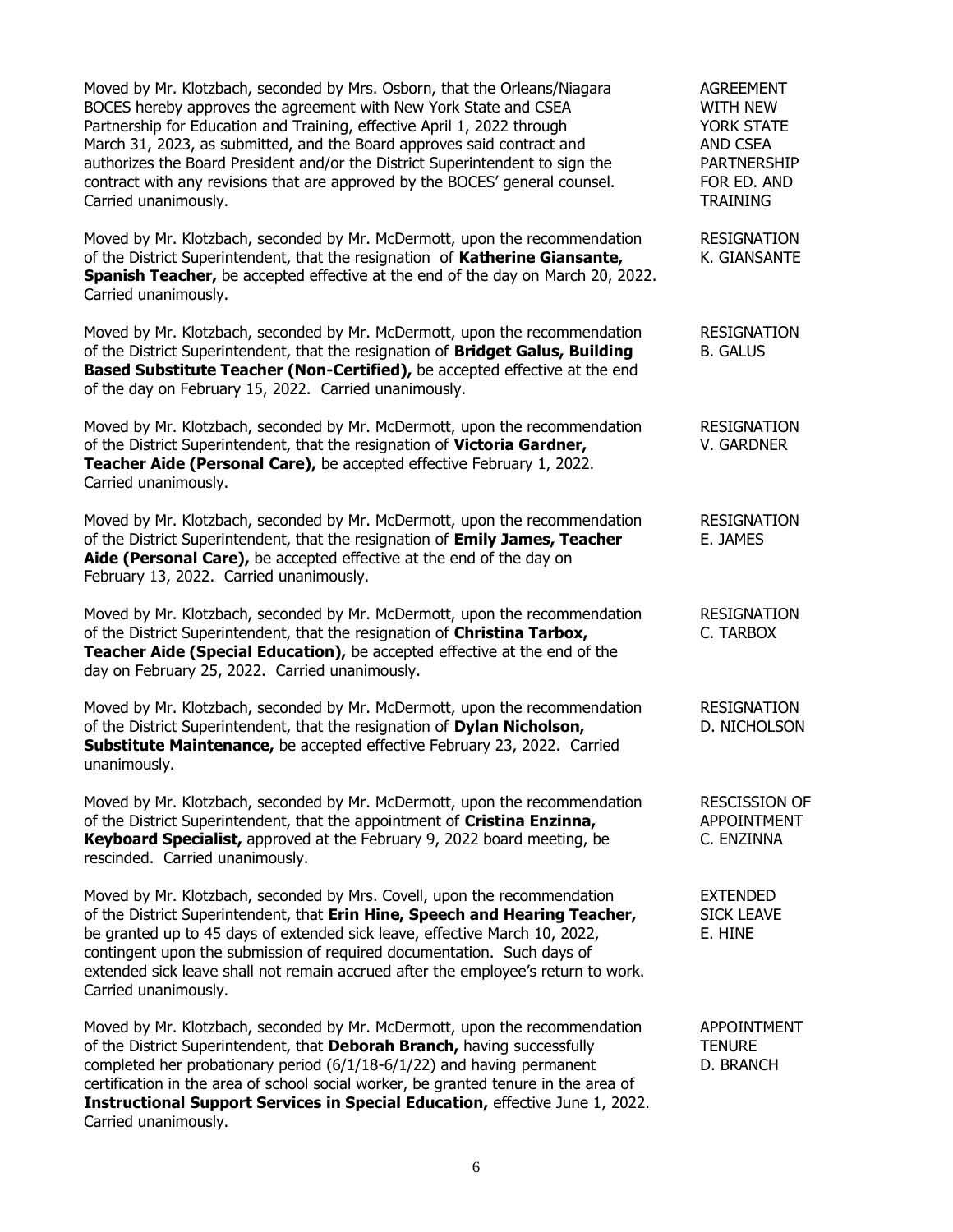Moved by Mr. Klotzbach, seconded by Mr. McDermott, upon the recommendation APPOINTMENT of the District Superintendent, that **Annabelle Kedley, Webster, NY**, having APPT. PROB. emergency COVID-19 certification in music, is hereby appointed to probationary A. KEDLEY status in the tenure area of **Music,** in accordance with the agreement between the Orleans/Niagara BOCES and the Orleans/Niagara BOCES Teachers' Association, effective March 16, 2022 until the end of the day on March 15, 2026, at a salary of NPC 1 (\$41,500) to be pro-rated. Eligibility for consideration for tenure at the end of the probationary period shall be contingent upon the employee's attainment of a composite or overall Annual Professional Performance Review (APPR) rating of either "effective or highly effective" in three (3) years of preceding four (4) years. Additionally, if the employee receives a composite or overall annual APPR rating of "ineffective" in the final year of the probationary period, then she shall not be eligible for tenure at that time. Carried unanimously.

Moved by Mr. Klotzbach, seconded by Mr. McDermott, upon the recommendation APPOINTMENT of the District Superintendent, that **David Gorman, Depew, NY**, be appointed ADULT/ to serve on a full-time basis in the adult/continuing education program as CONTINUING **Literacy Instructor**, at the hourly salary of \$29.62, effective February 23, 2022 EDUCATION through June 30, 2022, unless terminated sooner. The individual shall receive D. GORMAN sixteen (16) vacation days per fiscal year (to be pro-rated for actual time worked), bereavement leave for immediate family as approved by the District Superintendent or his designee, and holiday pay corresponding to the administrative calendar. Vacation leave may only be taken with approval from the Director of Adult Education Programs. If at the time of separation from employment an individual has used more vacation than accrued, the BOCES will be entitled to reimbursement for those days. The individual shall receive seven (7) sick days per fiscal year (to be pro-rated for actual time worked). The individual may carryover sick days into the next fiscal year (if re-appointed), up to a maximum of 120 days. Sick leave may be used for personal illness or immediate family illness (parent, spouse, or child). The District Superintendent is authorized to approve non-bereavement emergency leave. If approved, such paid leave shall be deducted from the employee's sick leave accrual. The individual shall be eligible for enrollment in health insurance coverage (single person, two-person or family coverage, as applicable), with BOCES premium contributions capped at fifty percent (50%) of the applicable premium in effect for the single-person managed care (Point of Service) plan or High Deductible Health Plan (HDHP), provided that the eligibility requirements of the health insurance plan are satisfied and fulfilled. If enrolled in the HDHP, the BOCES shall make contributions to a Health Reimbursement Account (HRA), under Section 105 of the Internal Revenue Code, of \$750 per year for single-person coverage or \$1,500 per year for two-person or family coverage. The HRA funds that are provided for may accumulate to a maximum of \$2,000 for single-person coverage or \$4,000 for two-person or family coverage. The District Superintendent shall be authorized to administer the terms and provisions of this resolution. Terms and conditions of employment are subject to change. Carried unanimously.

Moved by Mr. Klotzbach, seconded by Mrs. Osborn, upon the recommendation APPOINTMENT of the District Superintendent, that the following individual(s) be appointed HOME/ without benefits, except as required by law, to the part-time position of **HOSPITAL Home/Hospital Teacher** at an hourly salary of \$30.00 per hour for instructional TEACHER time and an hourly salary of \$15.00 per hour for planning time, effective as indicated below through June 30, 2022, unless terminated sooner. The employment of the individual(s) shall be at-will and at the pleasure of the Board of Education. The employment of the individual(s) shall be at-will and at the pleasure of the Board of Education. The employment of the individual(s) shall be utilized solely on an as-needed basis at the discretion of the District Superintendent. Employment shall be automatically discontinued effective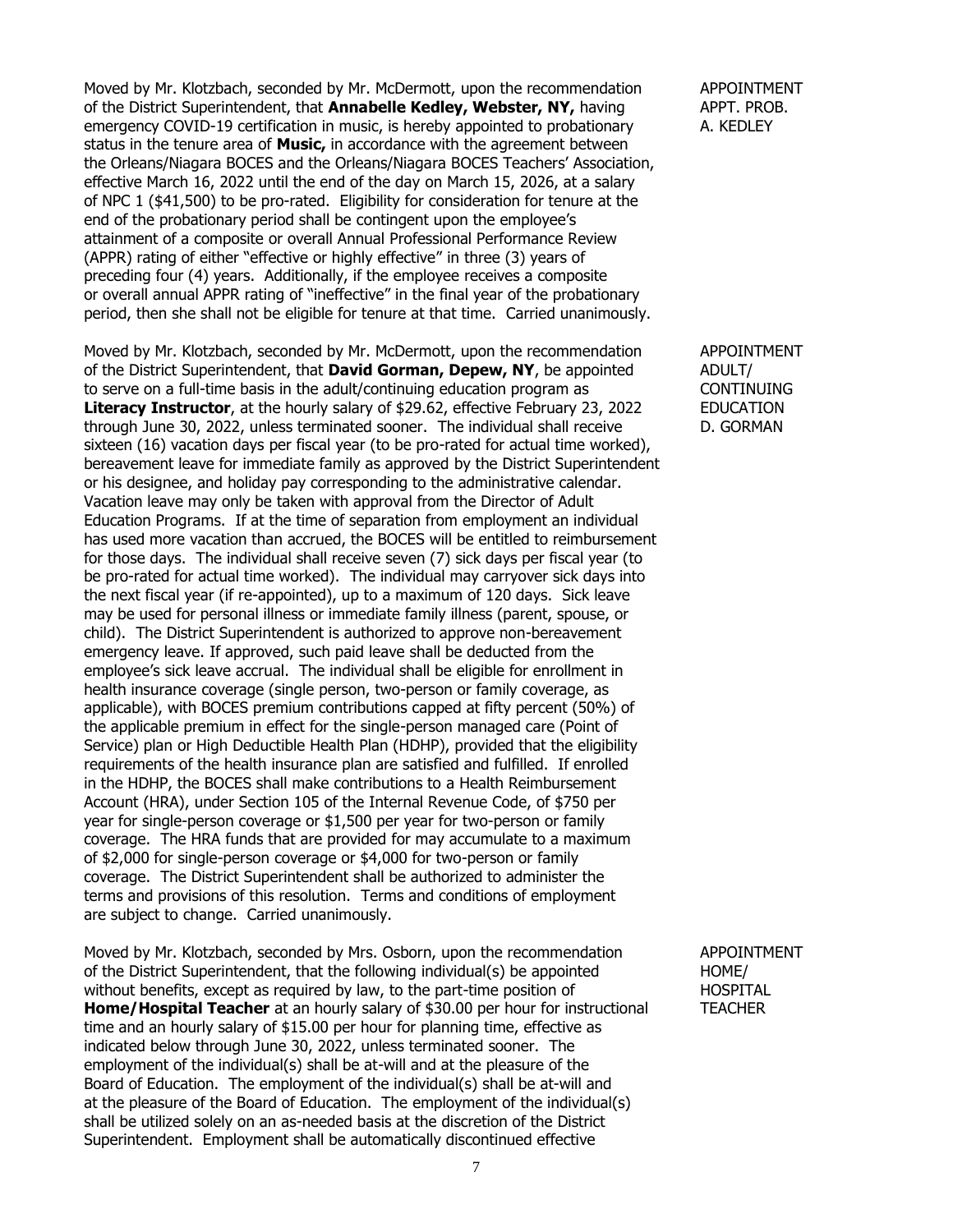June 30, 2022, unless terminated sooner. This appointment shall be conditional pending the results of a criminal history records check, to the extent required by law. This appointment is made on an emergency conditional basis.

**Patricia Barone Nicole Goyette North Tonawanda, NY Medina, NY** Carried unanimously.

**Effective Date: 2/22/22 Effective Date: 2/28/22**

Moved by Mr. Klotzbach, seconded by Mrs. Osborn, upon the recommendation APPOINTMENT of the District Superintendent, that **Keith Akers, Brockport, NY,** be DRIVING appointed on a part-time as-needed basis to the position of **Driving School** SCHOOL **Instructor**, at an hourly rate of \$31.50 without benefits, except as provided INSTRUCTOR by law, effective March 7, 2022 through June 30, 2022, unless terminated sooner. Carried unanimously.

Moved by Mr. Klotzbach, seconded by Mrs. Osborn, upon the recommendation APPOINTMENT of the District Superintendent, that **Emily James, Lyndonville, NY,** be NON-CERT. appointed to the position of **Teacher Aide (Special Education),** effective PROB. February 14, 2022, to serve a 52-week probationary period, at an annual salary E. JAMES of \$18,300.00 to be pro-rated. The individual shall be permitted to carryover six days of accumulated sick leave. Carried unanimously.

Moved by Mr. Klotzbach, seconded by Mrs. Osborn, upon the recommendation APPOINTMENT of the District Superintendent, that **LaShanika Moore, Niagara Falls, NY,** NON-CERT. be appointed to the position of **Teacher Aide (Special Education),** effective PROB. February 17, 2022, to serve a 52-week probationary period, at an annual salary L. MOORE of \$18,300.00 to be pro-rated. Carried unanimously.

Moved by Mr. Klotzbach, seconded by Mrs. Osborn, upon the recommendation APPOINTMENT of the District Superintendent, that **Sierra Stevens, Niagara Falls, NY,** be NON-CERT. appointed to the position of **Teacher Aide (Special Education),** effective PROB. February 28, 2022, to serve a 52-week probationary period, at an annual salary S. STEVENS of \$18,300.00 to be pro-rated. Carried unanimously.

Moved by Mr. Klotzbach, seconded by Mrs. Osborn, upon the recommendation APPOINTMENT of the District Superintendent, that **Stefan Madlock, Niagara Falls, NY,** be NON-CERT. appointed to the position of **Teacher Aide (Special Education),** effective PROB. February 28, 2022, to serve a 52-week probationary period, at an annual salary S. MADLOCK of \$18,300.00 to be pro-rated. Carried unanimously.

Moved by Mr. Klotzbach, seconded by Mrs. Osborn, upon the recommendation APPOINTMENT of the District Superintendent, that **Kaitlin Costich, Lockport, NY,** be NON-CERT. appointed to the position of **Teacher Aide (Special Education),** effective PROB. March 7, 2022, to serve a 52-week probationary period, at an annual salary of  $\overline{K}$ . COSTICH \$18,300.00 to be pro-rated. Carried unanimously.

Moved by Mr. Klotzbach, seconded by Mrs. Osborn, upon the recommendation APPOINTMENT of the District Superintendent, that **Kelly Ciappa, Burt, NY,** be appointed to NON-CERT. the position of **Teacher Aide (Personal Care),** effective February 17, 2022 K. CIAPPA through June 30, 2022, unless terminated sooner, at an hourly salary of \$14.50. Carried unanimously.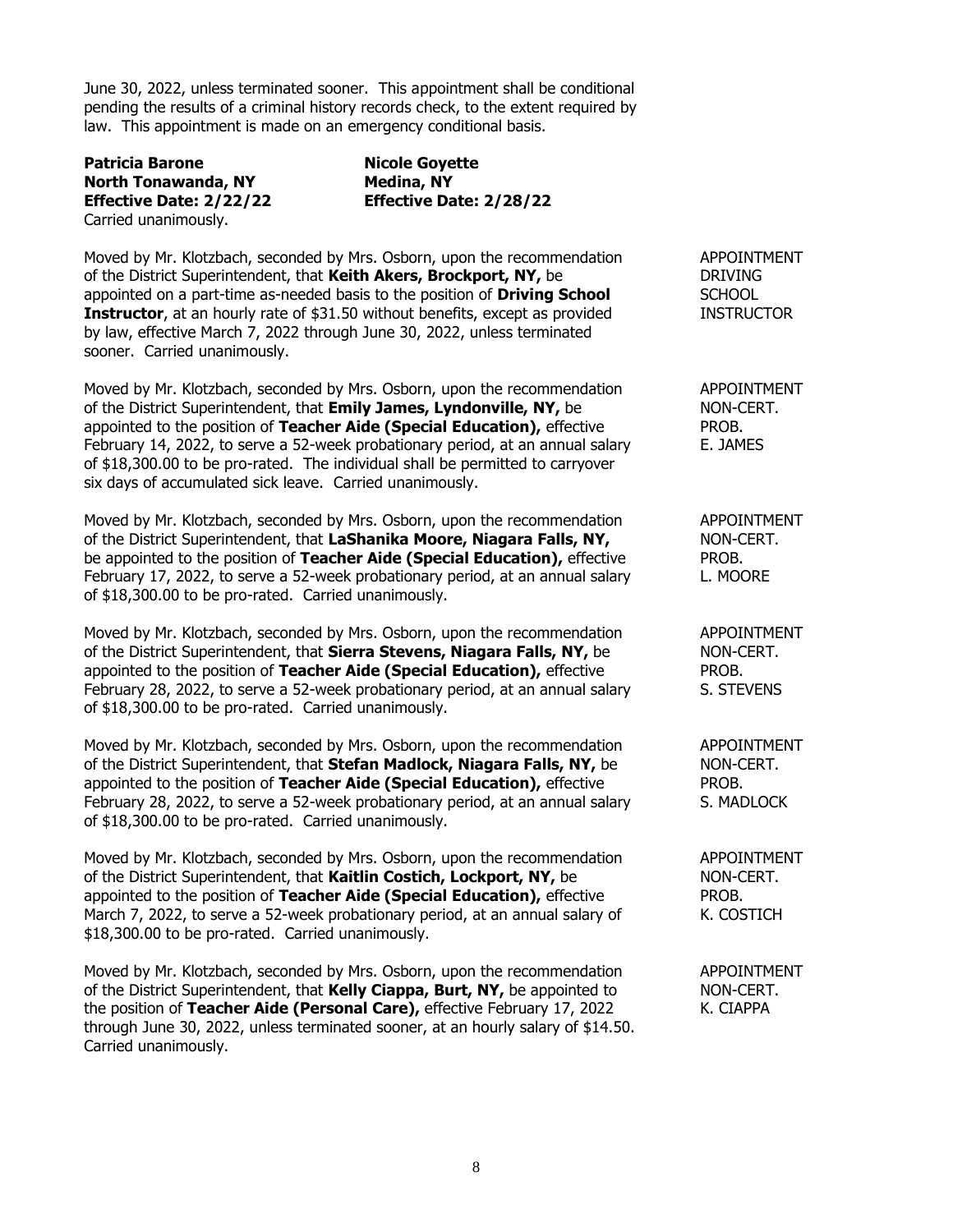Moved by Mr. Klotzbach, seconded by Mrs. Osborn, upon the recommendation APPOINTMENT of the District Superintendent, that **Heather Guido, Medina, NY,** be appointed NON-CERT. to the position of **Teacher Aide (Personal Care),** effective March 9, 2022 H. GUIDO through June 30, 2022, unless terminated sooner, at an hourly salary of \$14.50. Carried unanimously.

Moved by Mr. Klotzbach, seconded by Mrs. Osborn, upon the recommendation APPOINTMENT of the District Superintendent, that **Rebecca Senft, North Tonawanda, NY,** NON-CERT. be appointed to the full-time 11-month position of **Keyboard Specialist,** PROB. effective March 3, 2022, to serve a 52-week probationary period, at an annual R. SENFT 11-month salary of \$29,375.00 to be pro-rated. Carried unanimously.

Moved by Mr. Klotzbach, seconded by Mrs. Osborn, upon the recommendation APPOINTMENT of the District Superintendent, that **Donald Duncanson, Electrician,** having NON-CERT. successfully completed his probationary period, be appointed to permanent PERMANENT status, effective April 4, 2022. Carried unanimously. D. D. DUNCANSON

Moved by Mr. Klotzbach, seconded by Mrs. Osborn, upon the recommendation APPOINTMENT of the District Superintendent, that **Carlie Klumpp, Teacher Aide (Special** NON-CERT. **Education),** having successfully completed her probationary period, be PERMANENT appointed to permanent status, effective April 11, 2022. Carried unanimously. C. KLUMPP

Moved by Mr. Klotzbach, seconded by Mr. McDermott, upon the recommendation APPOINTMENT of the District Superintendent, that the following individual(s) be appointed, SUBSTITUTE without benefits, except as required by law, to the position of **Substitute** TEACHER **Teacher (Non-Certified),** effective as indicated below, with services to be (NONutilized on an as-needed basis at the discretion of the District Superintendent, at CERTIFIED) a daily rate of \$105.00. Employment shall automatically be discontinued effective June 30, 2022, unless employment is terminated sooner. Service shall be at-will and at the pleasure of the Board of Education.

**Arthur Robinson Hamlin, NY Effective Date: 2/16/22** Carried unanimously.

Moved by Mr. Klotzbach, seconded by Mr. McDermott, upon the recommendation APPOINTMENT of the District Superintendent, that the following individual(s) be appointed, SUBSTITUTE without benefits, except as required by law, to the position of **Substitute** TEACHER AIDE **Teacher Aide (Non-Certified),** effective as indicated below, with services to be (NONutilized on an as-needed basis at the discretion of the District Superintendent, at CERTIFIED) a daily rate of \$84.00. Employment shall automatically be discontinued effective June 30, 2022, unless employment is terminated sooner. Service shall be at-will and at the pleasure of the Board of Education.

## **Arthur Robinson Hamlin, NY Effective Date: 2/16/22** Carried unanimously.

Moved by Mr. Klotzbach, seconded by Mrs. Osborn, upon the recommendation CONFERENCE of the District Superintendent, that the following conference requests be approved: REQUESTS

a. **Nicole Goyette,** Area I Regional Competition, Wellsville, NY, March 7-8, 2022. Est. cost: \$111.00.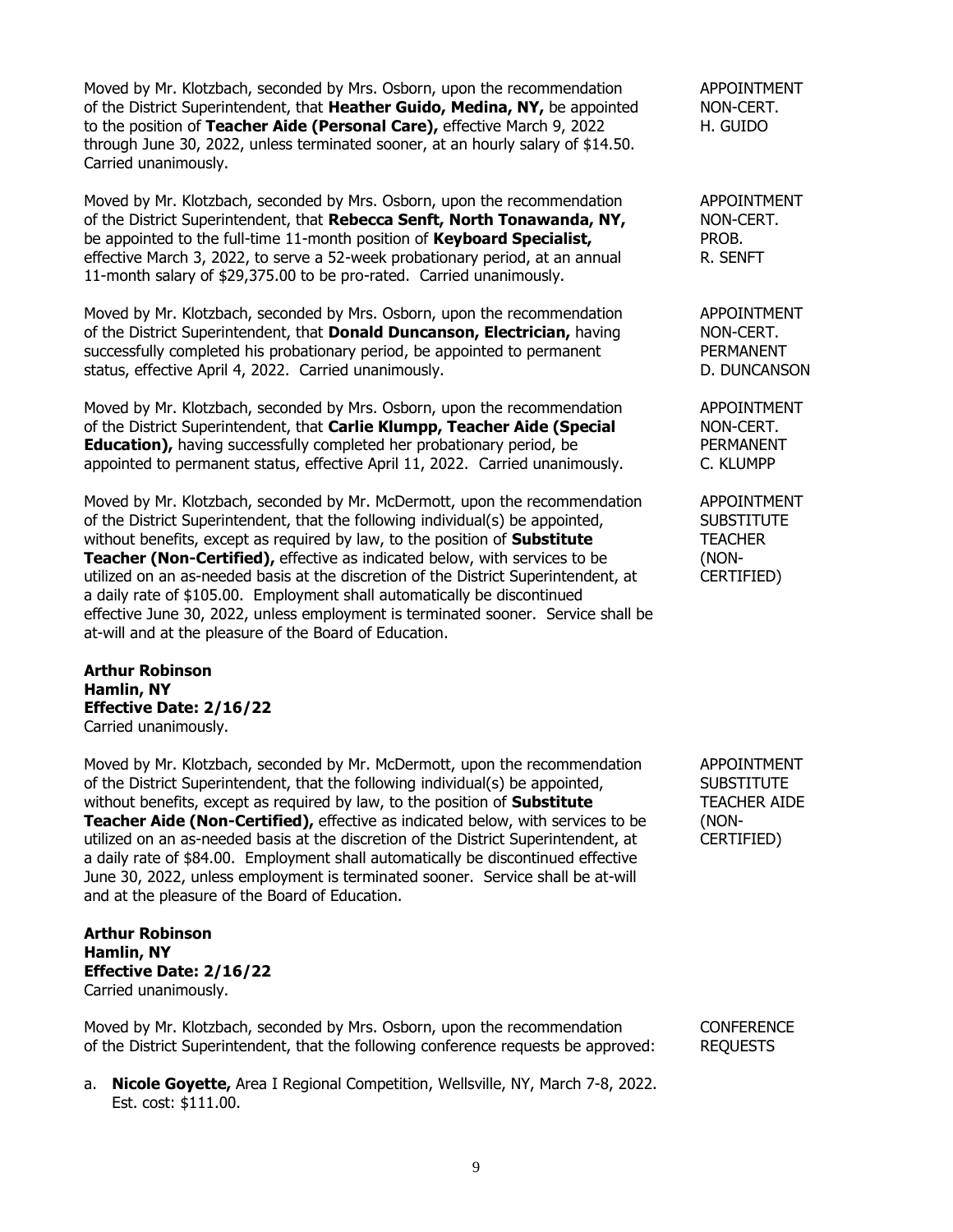- b. **Daniel Connolly and Paul Nawotka,** 2022 Spring AESHP Conference, Geneva, NY, March 23-25, 2022. Est. cost: \$844.00.
- c. **Michael Fisher,** Statewide Professional Development Framework Workshop: TLE, Albany, NY, March 23-25, 2022. Est. cost: \$337.00.
- d. **Lisa Cook and Caitlin Kucharski,** 2022 NYSRAEF ProStart Invitational, Hyde Park, NY, March 25-26, 2022. Est. cost: \$840.00.
- e. **Christine Burdick,** NY AEYC Annual Conference, Verona, NY, April 7-9, 2022. Est. cost: \$644.50.
- f. **Rene Becht, Westin Blidy, Scott Brauer, Lisa Cook, Laura Koeppel, Caitlin Kucharski, Vincent Piaskowski, Julie Roloff, Robert Spain and Debra Wilczak,** SkillsUSA New York State Conference, Syracuse, NY, April 27-29, 2022. Est. cost: \$7,670.00.
- g. **Michael Fisher,** Statewide Professional Development Framework Workshop: Science, Syracuse, NY, May 3-5, 2022. Est. cost: \$309.00. Carried unanimously.

Moved by Mr. McDermott, seconded by Mrs. Osborn, upon the recommendation REGIONAL of the District Superintendent, that the 2022 regional summer school program SUMMAR rates be established as follows: SCHOOL and the state of the state of the state of the state of the state of the state of the state of the state of the state of the state of the state of the state of the state of the state

SALARY

| <b>Principal</b><br>March 1, 2022-June 30, 2022                                                                                                                                                                   | \$1,500.00 Maximum                   | <b>SCHEDULE</b><br>2022 |
|-------------------------------------------------------------------------------------------------------------------------------------------------------------------------------------------------------------------|--------------------------------------|-------------------------|
| <b>Principal</b><br>July 1, 2022-August 31, 2022<br>Salary is based on five hours<br>per day. Salary will be pro-rated<br>if Principal works fewer days and<br>hours than indicated above.                        | \$7,000.00                           |                         |
| <b>Assistant Principal</b><br>March 1, 2022-June 30 2022                                                                                                                                                          | \$1,500.00 Maximum                   |                         |
| <b>Assistant Principal</b><br>July 1, 2022-August 31, 2022<br>Salary is based on five hours per<br>day. Salary will be pro-rated if<br>Assistant Principal works fewer<br>days and hours than indicated<br>above. | \$6,000.00                           |                         |
| <b>Certified Teacher</b>                                                                                                                                                                                          | \$35.00 per hour                     |                         |
| <b>Teacher Aide</b><br>If served as a Teacher Aide for the<br>2012-2019 program:<br>All other Teacher Aides hired:                                                                                                | \$16.50 per hour<br>\$16.00 per hour |                         |
| <b>Clerical</b>                                                                                                                                                                                                   | \$16.00 per hour                     |                         |
| <b>Registered Nurse</b>                                                                                                                                                                                           | \$45.00 per hour                     |                         |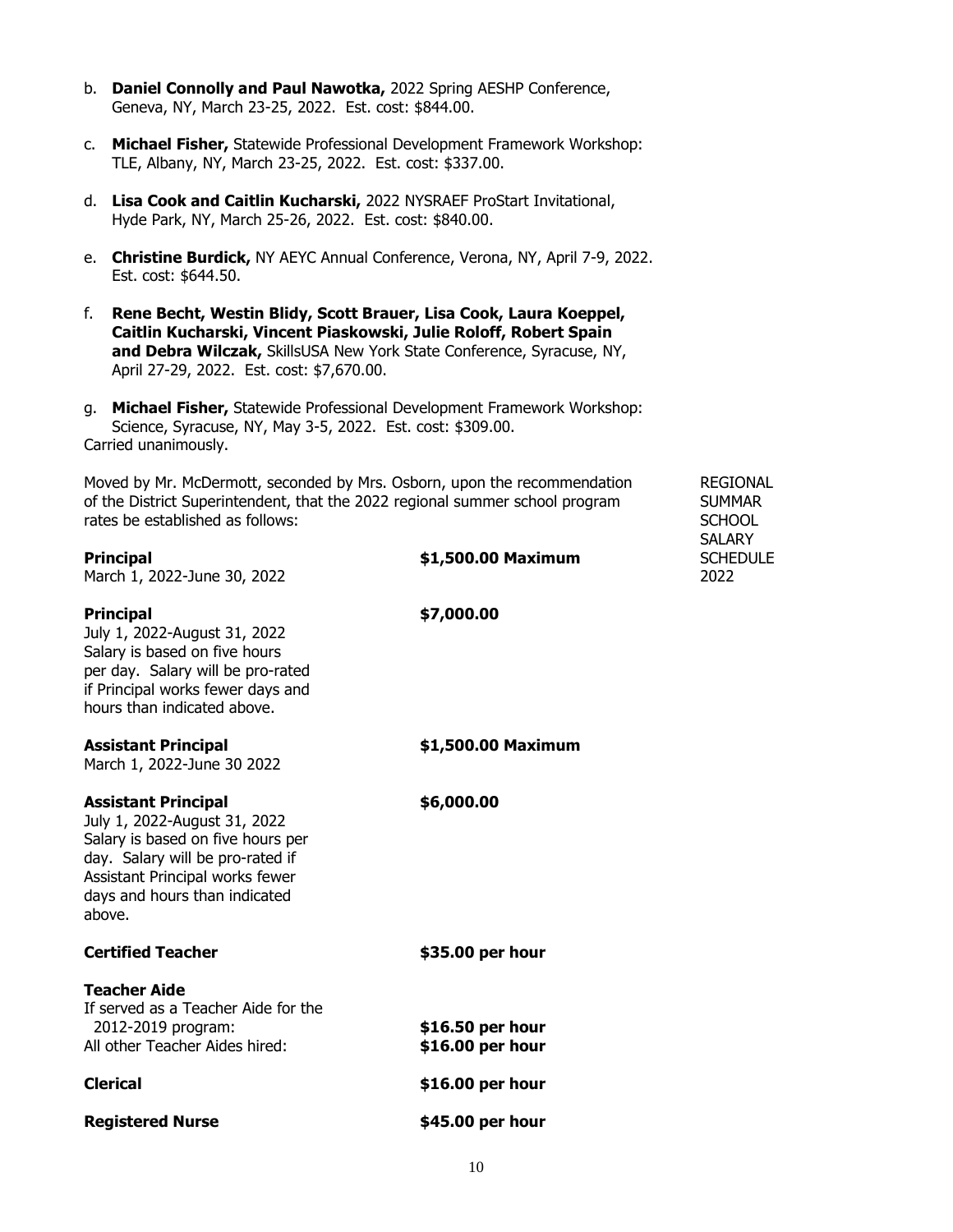| \$35.00 per hour |
|------------------|
|                  |
| \$16.50 per hour |
| \$16.00 per hour |
|                  |
|                  |

**Scorer** (Certified Teachers to grade exams) **\$35.00 per hour** Carried unanimously.

Moved by Mr. Klotzbach, seconded by Mr. McDermott, upon the recommendation EXTENDED of the District Superintendent, that the 2022 extended school year program SCHOOL maximum salary rates be established as follows: The maximum salary rates be established as follows:

**BOCES Teachers:** 1/200<sup>th</sup> of the 2021-22 salary provided that the teacher's SCHEDULE regular (ten-month) annual salary does not exceed that provided for at 2022 Step 15 of the teacher PC schedule. If a teacher's salary is in excess of Step 15, then the teacher will receive 1/200<sup>th</sup> of Step 15. Teachers beyond Step 15 effective Summer 2010 will receive at least the same salary, unless or until the Step 15 cap exceeds that salary. (This does not include long-term substitutes and/or temporary appointments that automatically terminate June 30<sup>th</sup>; such individuals will be considered non-BOCES employees.)

**Non-BOCES Teachers:** Salary will be as follows unless otherwise determined by the Board of Education:

| 1 <sup>st</sup> Year:                       | \$5,250.00 |
|---------------------------------------------|------------|
| $2nd$ Year:                                 | \$5,500.00 |
| 3rd Year:                                   | \$5,750.00 |
| 4 <sup>th</sup> Year:                       | \$6,000.00 |
| 5 <sup>th</sup> Year and Higher: \$6,250.00 |            |

### **Teacher Aides (BOCES and Non-BOCES):**

| 1 <sup>st</sup> Year:                       | \$3,000.00 |
|---------------------------------------------|------------|
| 2 <sup>nd</sup> Year:                       | \$3,100.00 |
| 3rd Year:                                   | \$3,200.00 |
| 4 <sup>th</sup> Year:                       | \$3,300.00 |
| 5 <sup>th</sup> Year and Higher: \$3,400.00 |            |

### **School Nurses/Health Assistants (BOCES and Non-BOCES):**

Salary will be as follows unless otherwise determined by the Board of Education:

### **Registered Nurse: \$45.00 per hour**

(Regular school year employees will be paid on a salary calculation of the above rates and time sheets will not be required.)

### **OT/PT/PTA/COTA (BOCES and Non-BOCES):**

| <b>Occupational Therapist:</b>               | \$50.00 per hour |
|----------------------------------------------|------------------|
| <b>Physical Therapist:</b>                   | \$50.00 per hour |
| <b>Physical Therapy Assistant:</b>           | \$45.00 per hour |
| <b>Certified Occupational Therapy Asst.:</b> | \$45.00 per hour |

**SALARY**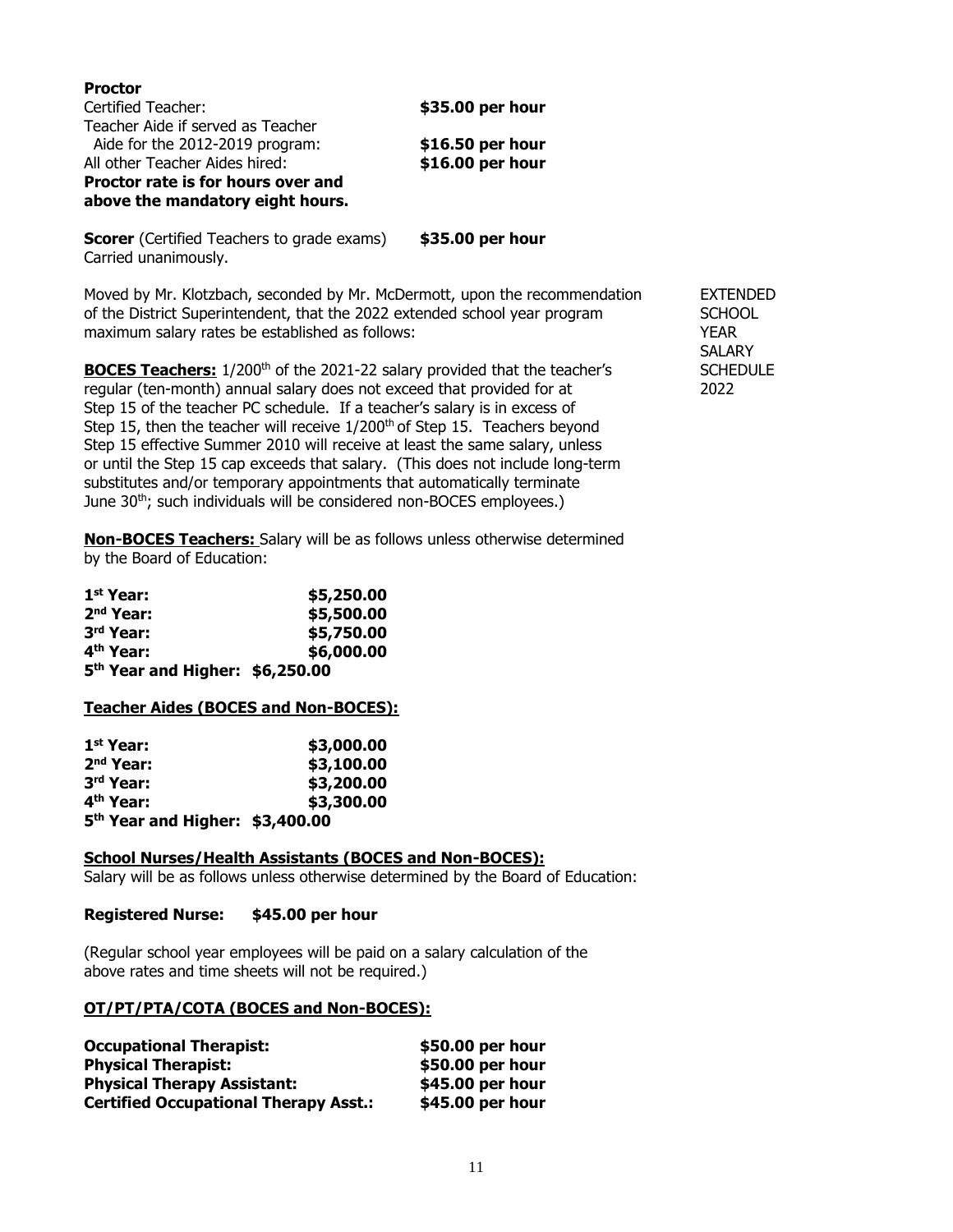(Regular school year employees will be paid on a salary calculation of the above rates and time sheets will not be required.)

**Work Schedule:** 31 total work days for staff (7/6/22-8/17/22). Carried unanimously.

Moved by Mr. Klotzbach, seconded by Mrs. Swearingen, that the Orleans/Niagara TERMS AND BOCES hereby approves the Statement of Terms and Conditions for Non- CONDITIONS Bargaining Unit Administrators, with a revision date of March 2022, as submitted. OF Carried unanimously. **EMPLOYMENT** 

Moved by Mr. Klotzbach, seconded by Mrs. Swearingen, that the Orleans/Niagara TERMS AND BOCES hereby approves the Statement of Terms and Conditions for Non- CONDITIONS Bargaining Unit Administrative Assistants and Clerical Staff, dated March 2022, OF as submitted. Carried unanimously. The submitted of the state of the state of the state of the state of the state of the state of the state of the state of the state of the state of the state of the state of the state of t

Moved by Mr. Klotzbach, seconded by Mrs. Osborn, upon the recommendation RECYCLING of the District Superintendent, that the Orleans/Niagara BOCES hereby approves OF the disposal of the following obsolete computers and components with Sunnking OBSOLETE Associates, LLC, Brockport, NY: ELECTRONIC

- 43 Computers
- 6 Printers
- 29 Laptops
- 3 Televisions
- 40 iPads/Tablets
- 1 Promethean Board
- 6 Projectors
- 1 Server
- 5 Monitors

Carried unanimously.

Moved by Mr. Klotzbach, seconded by Mrs. Osborn, upon the recommendation RESIGNATION of the District Superintendent, that the resignation of **Anne Draves, Physical** A. DRAVES **Education Teacher,** be accepted effective at the end of the day on April 6, 2022. Carried unanimously.

Moved by Mr. Klotzbach, seconded by Mrs. Osborn, upon the recommendation RESIGNATION of the District Superintendent, that the resignation of **Kelly Ciappa, Teacher** K. CIAPPA **Aide (Personal Care),** be accepted effective March 7, 2022. Carried unanimously.

Moved by Mr. Klotzbach, seconded by Mrs. Osborn, upon the recommendation RESIGNATION of the District Superintendent, that the resignation (due to retirement) of **Diana** D. GRAZIANO **Graziano, Teacher Aide (Special Education),** be accepted effective August 1, 2022. Carried unanimously.

Moved by Mr. Klotzbach, seconded by Mr. McDermott, upon the recommendation APPOINTMENT of the District Superintendent, that the following individual(s) be appointed HOME/ without benefits, except as required by law, to the part-time position of **Home/** HOSPITAL **Hospital Teacher** at an hourly salary of \$30.00 per hour for instructional time and TEACHER an hourly salary of \$15.00 per hour for planning time, effective as indicated below through June 30, 2022, unless terminated sooner. The employment of the individual(s) shall be at-will and at the pleasure of the Board of Education. The employment of the individual(s) shall be at-will and at the pleasure of the Board of Education. The employment of the individual(s) shall be utilized solely on an as-needed basis at the discretion of the District Superintendent. Employment shall

COMPONENTS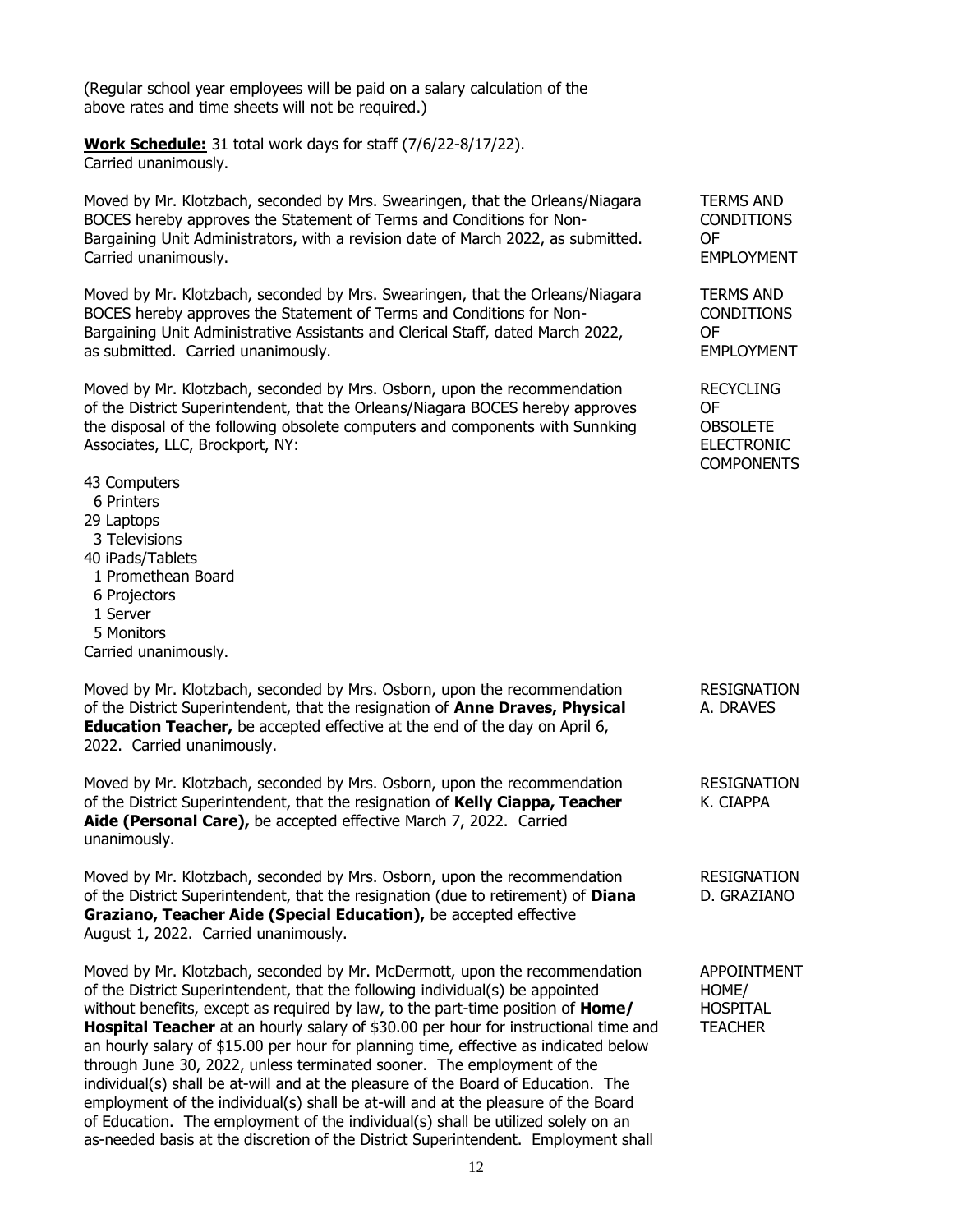be automatically discontinued effective June 30, 2022, unless terminated sooner. This appointment shall be conditional pending the results of a criminal history records check, to the extent required by law. This appointment is made on an emergency conditional basis.

**Robert Brocklehurst, III** Michelle Dachs<br> **Tonawanda, NY** Tonawanda, NY **Tonawanda, NY Tonawanda, NY Effective Date: 2/28/22 Effective Date: 2/28/22** Carried unanimously.

| Moved by Mr. Klotzbach, seconded by Mr. McDermott, upon the recommendation<br>of the District Superintendent, that the following conference requests be approved:                                                                                                                                                                                                                                                                                                                                                                                                                                                                                                                                                                                                          | <b>CONFERENCE</b><br><b>REQUESTS</b>   |
|----------------------------------------------------------------------------------------------------------------------------------------------------------------------------------------------------------------------------------------------------------------------------------------------------------------------------------------------------------------------------------------------------------------------------------------------------------------------------------------------------------------------------------------------------------------------------------------------------------------------------------------------------------------------------------------------------------------------------------------------------------------------------|----------------------------------------|
| h.<br>Melanie Conley, Gov Buy Conference, Albany, NY, May 3-5, 2022. Est.<br>cost: \$622.00.                                                                                                                                                                                                                                                                                                                                                                                                                                                                                                                                                                                                                                                                               |                                        |
| i.<br>Melanie Conley and Diane Stamp, BOCES Business Officials Spring<br>Meeting, Albany, NY, May 5-6, 2022. Est. cost: \$730.00.<br>Carried unanimously.                                                                                                                                                                                                                                                                                                                                                                                                                                                                                                                                                                                                                  |                                        |
| Moved by Mr. Klotzbach, seconded by Mrs. Osborn, upon the recommendation<br>of the District Superintendent, that pursuant to the Orleans/Niagara BOCES<br>mentoring program plan and regulations of the Commissioner of Education<br>(8 NYCCR Sections 80.34(b)(2) and 100.2 (dd)), that Michael Weyrauch be<br>appointed to serve as a Mentor, effective January 13, 2022 through January 12,<br>2023, unless terminated sooner, at no additional compensation. This<br>appointment is contingent upon her participation in any required training as<br>scheduled by the BOCES. Carried unanimously.                                                                                                                                                                      | <b>APPOINTMENT</b><br><b>MENTOR</b>    |
| Moved by Mr. Klotzbach, seconded by Mrs. Osborn, upon the recommendation<br>of the District Superintendent, that pursuant to the Orleans/Niagara BOCES<br>mentoring program plan and regulations of the Commissioner of Education (8<br>NYCCR Sections 80.34(b)(2) and 100.2 (dd)), that Mary Kuhn be appointed to<br>serve as a Mentor, effective March 16, 2022 through March 15, 2023, unless<br>terminated sooner, at a stipend of \$500 for the school year (to be pro-rated if<br>the individual's service as a Mentor commences after September 1st or is<br>discontinued prior to June 30 <sup>th</sup> ). The appointment of the individual is contingent<br>upon their participation in any required training as scheduled by the BOCES.<br>Carried unanimously. | <b>APPOINTMENT</b><br><b>MENTOR</b>    |
| Moved by Mr. Klotzbach, seconded by Mrs. Osborn, upon the recommendation<br>of the District Superintendent, that the following individual(s) are hereby<br>appointed to serve as <b>Volunteer</b> with no compensation, on an as-needed basis,<br>as determined by the District Superintendent, to perform services including<br>assisting students with individual and group lessons, observing students during<br>academic activities and other related services and activities, and/or to promote<br>and aid BOCES programs.                                                                                                                                                                                                                                            | <b>APPOINTMENT</b><br><b>VOLUNTEER</b> |
| <b>Christopher Conrad</b><br>Tonawanda, NY<br><b>Effective Dates: 6/1/22-8/18/22</b><br><b>Student at Niagara University</b>                                                                                                                                                                                                                                                                                                                                                                                                                                                                                                                                                                                                                                               |                                        |
|                                                                                                                                                                                                                                                                                                                                                                                                                                                                                                                                                                                                                                                                                                                                                                            |                                        |
| 13                                                                                                                                                                                                                                                                                                                                                                                                                                                                                                                                                                                                                                                                                                                                                                         |                                        |